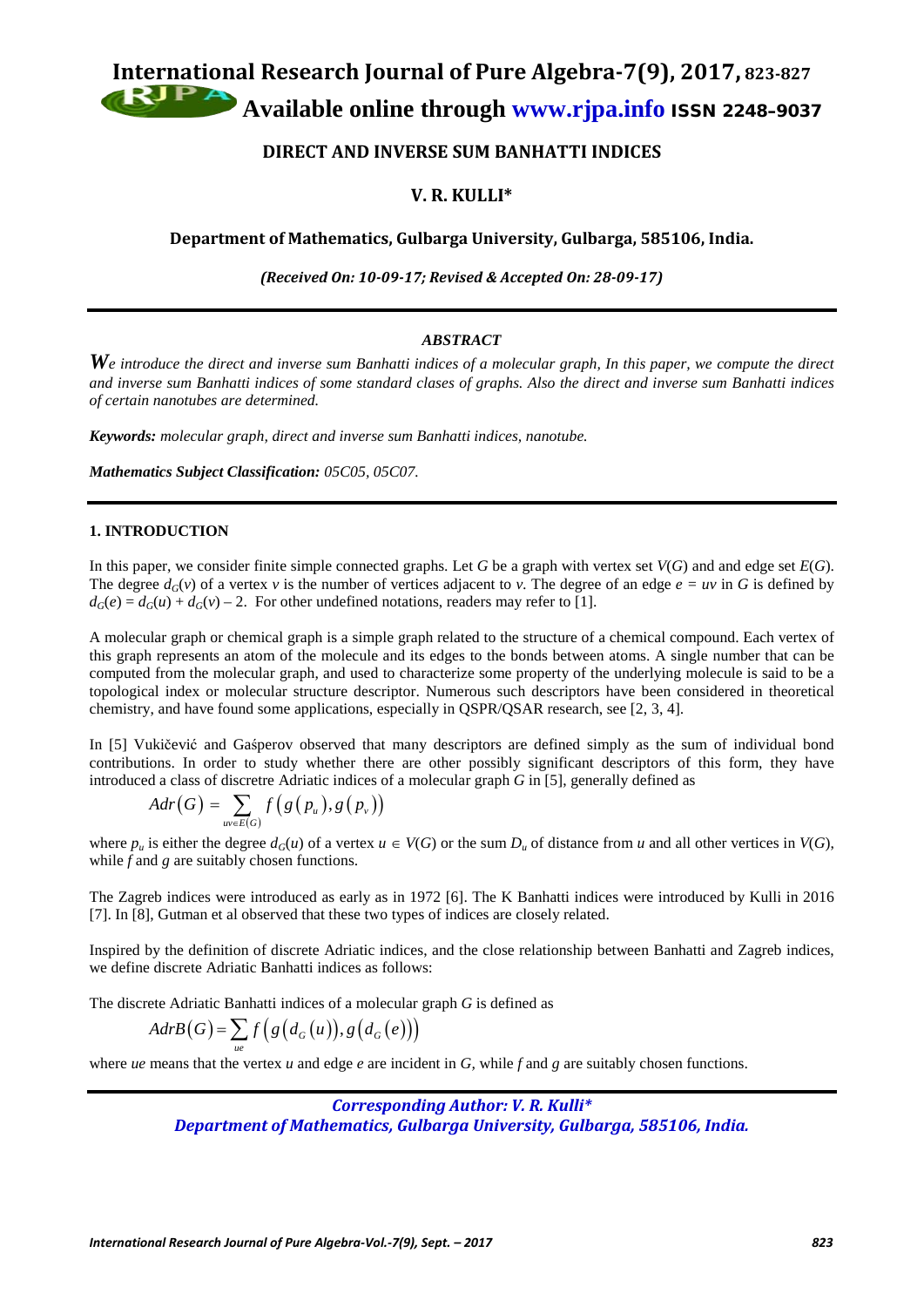#### *V. R. Kulli\* / Direct and Inverse Sum Banhatti Indices / IRJPA- 7(9), Sept.-2017.*

We propose the inverse sum Banhatti index as follows:

The inverse sum Banhatti index of a molecular graph *G* is defined as

$$
ISB(G) = \sum_{ue} \frac{1}{\frac{1}{d_G(u)} + \frac{1}{d_G(e)}} = \sum_{ue} \frac{d_G(u)d_G(e)}{d_G(u) + d_G(e)}.
$$

We also introduce the direct sum Banhatti index as follows:

The direct sum Banhatti index of a molecular graph *G* is defined as

$$
DSB(G) = \sum_{u_e} \left( \frac{1}{d_G(u)} + \frac{1}{d_G(e)} \right) = \sum_{u_e} \frac{d_G(u) + d_G(e)}{d_G(u)d_G(e)}.
$$

Recently, some topological indices were studied, for example, in [9,10,11,12,13,14,15,16,17,18].

We consider  $HC_5C_7$  [p, q] and  $SC_5C_7$  [p, q] nanotubes, see [19].

In this paper, we compute the direct and inverse sum Banhatti indices of  $HC_5C_7$  [*p, q*] nanotubes and  $SC_5C_7$  [*p, q*] nanotubes. Also we compute the direct and inverse sum Banhatti indices of some standard classes of graphs.

#### **2. SOME STANDARD CLASSES OF GRAPHS**

**Proposition 1:** Let 
$$
C_n
$$
 be a cycle with  $n \ge 3$  vertices. Then  
(i) *DSB*  $(C_n) = 2n$  ii) *ISB* $(C_n)=2n$ .

**Proof:** Let  $C_n$  be a cycle with n≥3 vertices. Every vertex of a cycle  $C_n$  is incident with exactly two edges and the number of edges in  $C_n$  is *n*.

i) 
$$
DSB(C_n) = n\left(\frac{2+2}{2\times2} + \frac{2+2}{2\times2}\right) = 2n.
$$
 ii)  $ISB(C_n) = n\left(\frac{2\times2}{2+2} + \frac{2\times2}{2+2}\right) = 2n.$ 

**Proposition 2:** Let  $K_n$  be a complete graph with  $n \geq 3$  vertices. Then

i) 
$$
DSB(K_n) = \frac{n(3n-5)}{2(n-2)}
$$
 ii)  $ISB(K_n) = \frac{2n(n-1)^2(n-2)}{3n-5}$ .

**Proof:** Let  $K_n$  be a complete graph with  $n \ge 3$  vertices. Then every vertex of  $K_n$  is incident with  $n - 1$  edges and the number of edges in  $K_n$  is  $\frac{n(n-1)}{2}$ . *n*(*n* −

i) 
$$
DSB(K_n) = \frac{n(n-1)}{2} \left[ \frac{(n-1) + (2n-4)}{(n-1)(2n-4)} + \frac{(n-1) + (2n-4)}{(n-1)(2n-4)} \right] = \frac{n(3n-5)}{2(n-2)}.
$$
  
ii) 
$$
ISB(K_n) = \frac{n(n-1)}{2} \left[ \frac{(n-1)(2n-4)}{(n-1) + (2n-4)} + \frac{(n-1)(2n-4)}{(n-1) + (2n-4)} \right] = \frac{2n(n-1)^2(n-2)}{3n-5}.
$$

**Proposition 3:** Let  $K_{r,s}$  be a complete bipartite graph with  $1 \leq r \leq s$  and  $s \geq 2$  vertices. Then

i) 
$$
DSB(K_{r,s}) = \frac{1}{(r+s-2)} [r(r+2s-2) + s(2r+s-2)].
$$
  
ii)  $ISB(K_{r,s}) = rs(r+s-2) [\frac{s}{r+2s-2} + \frac{r}{2r+s-2}].$ 

**Proof:** Let  $K_{r,s}$  be a complete bipartite graph with  $r+s$  vertices and  $rs$  edges such that  $|V_1| = r$ ,  $|V_2| = s$ ,  $V(K_{r,s}) = V_1 \cup V_2$ for  $1 \le r \le s$ ;  $s \ge 2$ . Every vertex of  $V_1$  is incident with *s* edges and every vertex of  $V_2$  is incident with *r* edges.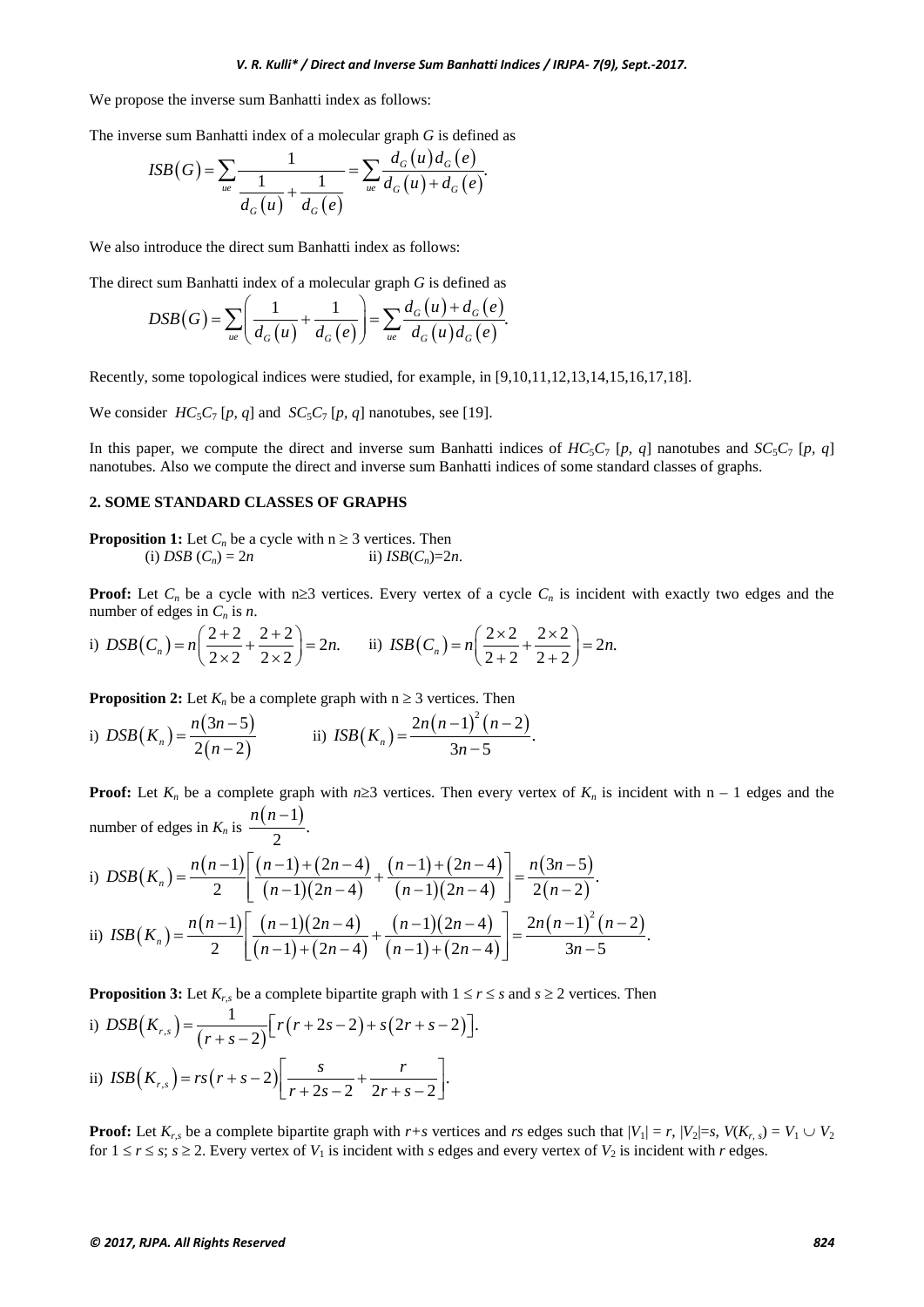i) 
$$
DSB(K_{r,s}) = rs \left[ \frac{s + (r + s - 2)}{s(r + s - 2)} + \frac{r + (r + s - 2)}{r(r + s - 2)} \right]
$$

$$
= \frac{1}{r + s - 2} \left[ r(r + 2s - 2) + s(2r + s - 2) \right].
$$
  
ii) 
$$
ISB(K_{r,s}) = rs \left[ \frac{s(r + s - 2)}{s + (r + s - 2)} + \frac{r(r + s - 2)}{r + (r + s - 2)} \right]
$$

$$
= rs(r + s - 2) \left[ \frac{s}{r + 2s - 2} + \frac{s}{2r + s - 2} \right].
$$

**Proposition 4:** If *G* is an *r*-regular graph with *n* vertices and  $r \ge 2$ , then

i) 
$$
DSB(G) = \frac{n(3r-2)}{2(r-1)}
$$
 ii)  $ISB(G) = \frac{2nr^2(r-1)}{3r-2}$ 

**Proof:** Let *G* be an *r*-regular graph with *n* vertices,  $r \ge 2$  and 2 *nr* edges. Every edge of *<sup>G</sup>*is incident with *<sup>r</sup>* edges.

i) 
$$
DSB(G) = \frac{n}{2} \left[ \frac{rr + 2r - 2}{r(2r - 2)} + \frac{r + 2r - 2}{r(2r - 2)} \right] = \frac{n(3r - 2)}{2(r - 1)}.
$$

ii) 
$$
ISB(G) = \frac{nr}{2} \left[ \frac{r(2r-2)}{r+2r-2} + \frac{r(2r-2)}{r+2r-2} \right] = \frac{2n^{2}(r-1)}{3r-2}.
$$

#### **3. RESULTS FOR** *HC***5***C***<sup>7</sup> [***p, q***] NANOTUBES**

We consider  $HC_5C_7$  [p, q] nanotubes in which p is the number of heptagons in the first row and q rows of pentagones repeated alternately. The 2-dimensional lattice of nanotube  $HC_5C_7[8, 4]$  is shown in Figure 1, see [19].



**Figure-1:** 2-*D* lattice of nanotube  $HC_5C_7[8, 4]$ 

We compute the direct and inverse sum Banhatti indices of  $HC_5C_7$  [*p*, *q*] nanotubes.

**Theorem 1:** Let *G* be the graph of  $HC_5C_7$  [*p, q*] nanotube. Then

$$
DSB(G) = pq + \frac{1}{6}p.
$$

**Proof:** Let *G* be the graph of  $HC_5C_7$  [*p, q*] nanotube. It is easy to see that the vertices of *G* are either of degree 2 or 3. By algebraic method, we obtain  $|V(G)| = 4pq$  and  $|E(G)| = 6pq - p$ . In *G*, there are two types of edges based on the degree of end vertices of each edge. Further, by algebraic mehod, the edge degree partition of *G* is given in Table 1.

| $d_G(u)$ , $d_G(v) \setminus e = uv \in E(G)$ | ر په |         |
|-----------------------------------------------|------|---------|
| $d_G(e)$                                      |      |         |
| Number of edges                               |      | 6pa – 5 |
|                                               |      |         |

**Table-1:** Edge degree partition of *G*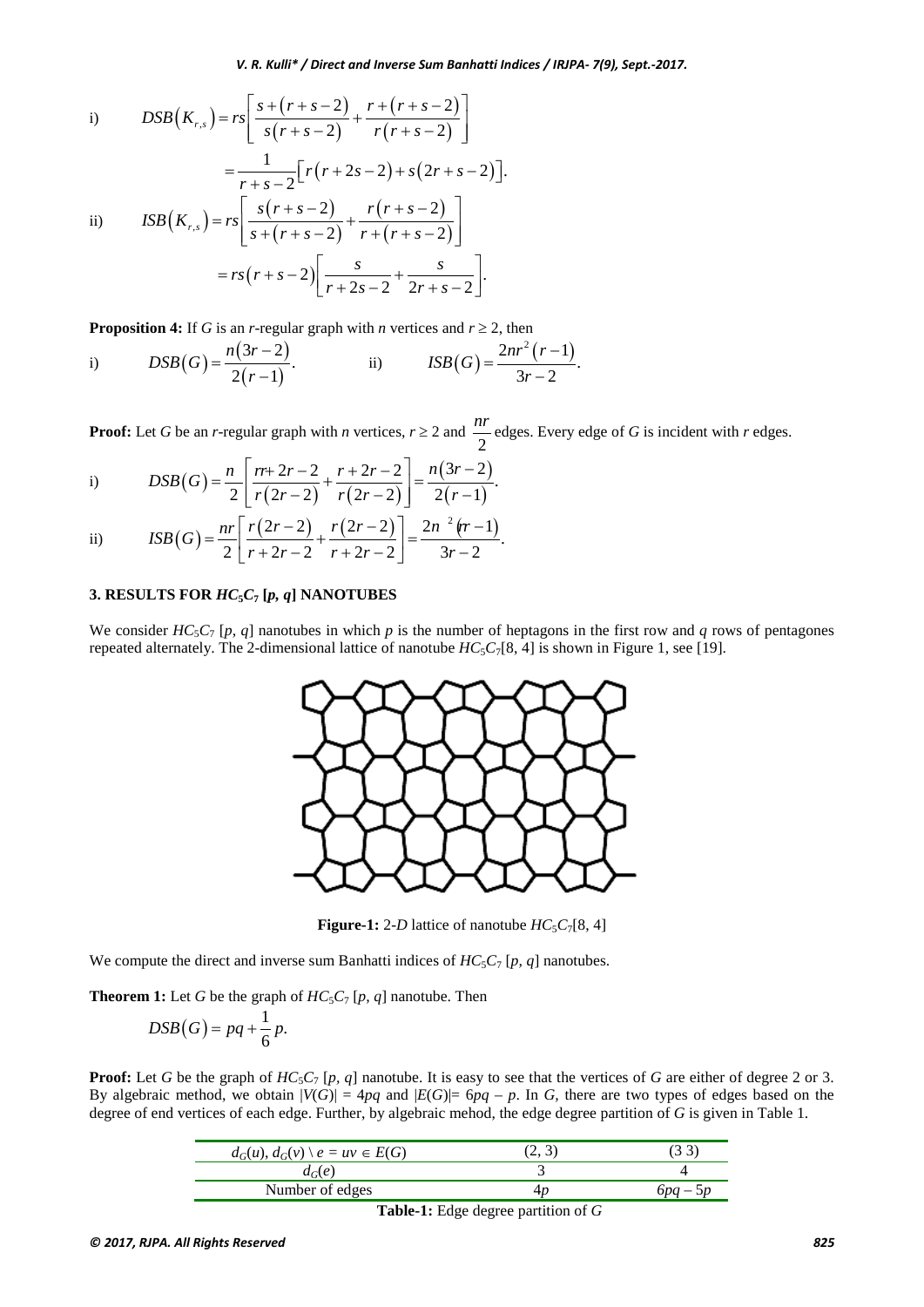#### *V. R. Kulli\* / Direct and Inverse Sum Banhatti Indices / IRJPA- 7(9), Sept.-2017.*

By using the partition given in Table 1, we can apply the formula *DSB* index of G.

Since 
$$
DSB(G) = \sum_{u} \frac{d_G(u) + d_G(e)}{d_G(u)d_G(e)} = \sum_{u \in E(G)} \left( \frac{d_G(u) + d_G(e)}{d_G(u)d_G(e)} + \frac{d_G(v) + d_G(e)}{d_G(v)d_G(e)} \right)
$$

this implies that

$$
DSB(G) = 4p\left(\frac{2+3}{2\times3} + \frac{3+3}{3\times3}\right) + (6pq - 5p)\left(\frac{3+4}{3\times4} + \frac{3+4}{3\times4}\right) = pq + \frac{1}{6}p.
$$

**Theorem 2:** Let *G* be the graph of  $HC_5C_7$  [*p*, *q*] nanotube. Then

$$
ISB(G) = \frac{144}{7}pq - \frac{222}{35}p.
$$

**Proof:** By using the partition given in Table 1, we can apply the formula *ISB* index of *G*.

Since 
$$
ISB(G) = \sum_{u \in \mathcal{A}_G} \frac{d_G(u) d_G(e)}{d_G(u) + d_G(e)} = \sum_{u \in E(G)} \left( \frac{d_G(u) d_G(e)}{d_G(u) + d_G(e)} + \frac{d_G(v) d_G(e)}{d_G(v) + d_G(e)} \right)
$$

this implies that

$$
ISB(G) = 4p\left(\frac{2\times3}{2+3} + \frac{3\times3}{3+3}\right) + (6pq - 5p)\left(\frac{3\times4}{3+4} + \frac{3\times4}{3+4}\right) = \frac{144}{7}pq - \frac{222}{3}p.
$$

#### **4. RESULTS FOR**  $SC_5C_7$  **[p, q] <b>NANOTUBES**

We consider  $SC_5C_7$  [p, q] nanotubes. The 2-dimensional lattice of nanotube  $SC_5C_7[8, 4]$  is shown in Figure 2.

In  $SC_5C_7[p, q]$ , p is the number of heptagones in the first row and q rows of vertices and edges are repeated alternately.



**Figure-2:** 2-*D* lattice of nanotube  $SC_5C_7$  [8, 4]

In the following theorem, we compute the direct and inverse sum Banhatti indices of  $SC_5C_7$  [*p, q*] nanotubes.

**Theorem 3:** Let *H* be the graph of 
$$
SC_5C_7[p, q]
$$
 nanotube. Then  $DSB(H) = pq - \frac{7}{6}p + \frac{17}{6}q$ .

**Proof:** Let *H* be the graph of  $SC_5C_7$  [*p, q*] nanotube. By algebraic metheod, we obtain that the graph *H* has  $4pq$  vertices and  $6pq - p$  edges. It is easy to see that the vertices of *H* are either of degree 2 or 3. In *H*, there are three types of edges based on the degree of end vertices of each edge. Further by algebraic method, the edge degree partition of *H* is given in Table 2.

| $d_H(u)$ , $d_H(v)$ $e = uv \in E(H)$ | . <i>.</i> | ر مت | ۰U۰,<br>ັ                |  |
|---------------------------------------|------------|------|--------------------------|--|
| $d_H(e)$                              |            |      |                          |  |
| Number of edges                       |            |      | $\overline{\phantom{a}}$ |  |
| $\blacksquare$                        |            |      |                          |  |

**Table-2:** Edge partition of H.

By using the partition given in Table 2, we can apply the formula *DSB* index of *H*.

Since 
$$
DSB(H) = \sum_{u} \frac{d_H(u) + d_H(e)}{d_H(u) d_H(e)} = \sum_{u \in E(H)} \left( \frac{d_H(u) + d_H(e)}{d_H(u) d_H(e)} + \frac{d_H(v) + d_H(e)}{d_H(v) d_H(e)} \right)
$$